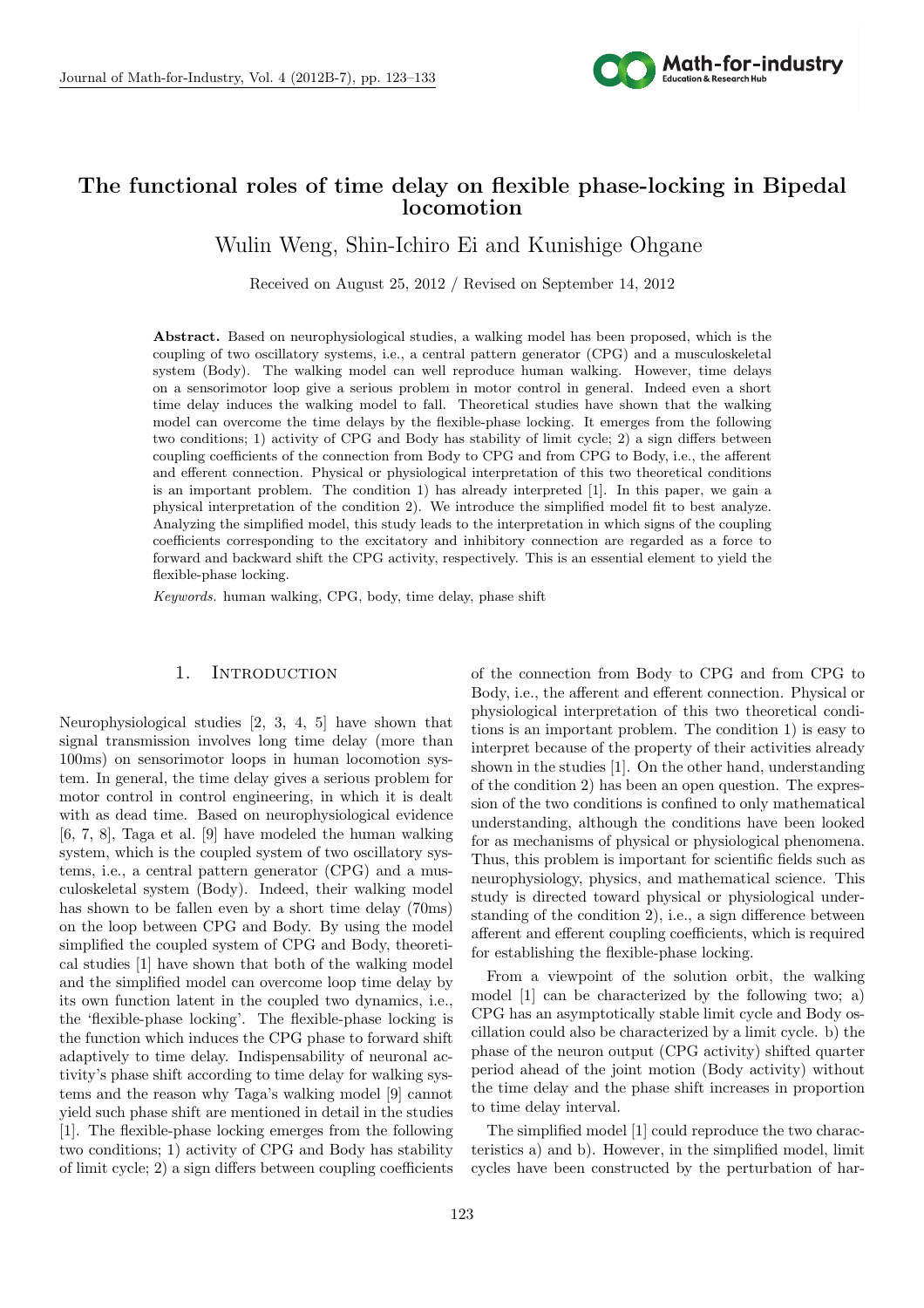monic oscillators in the Van der Pol equation. Therefore, it is difficult to quantitatively analyze the mechanisms of flexible-phase locking.

On the other hand, it is well known that the  $\lambda - \mu$  system [10] has a explicitly written stable limit cycle. Moreover, coupling of the two systems can easily reproduce the phase difference of quarter period without the time delay and the phase shift increasing in proportion to the time delay. These correspond to a) and b).

In this work, by using the  $\lambda - \mu$  system, we construct a simplified model such that it can structurally agree with the walking model in terms of a) and b). The constructed simplified model could enable to easily analyze quantitatively phase dynamics. Thus this study attempts to physically or physiologically interpret the mechanism of the flexiblephase locking.

This paper is organized as follows. First in Section 2, we survey the walking model [1], and see the model's phase relationship between CPG activity and Body motion. Next in Section 3, we introduce a simplified model composed of the  $\lambda - \mu$  system. Through the analysis and computer simulations of the simplified model, we investigate theoretically the mechanisms of the flexible-phase locking. Lastly in Section 4, we discuss about the mechanisms.

This study reveals that, depending on pathways on which the time delay is involved, the time delay induces different effectiveness in direction of phase shift. That is, the time delay on afferent and efferent pathway induces the phase of CPG activity to shift forward and backward in proportion to the increase of time delay interval, respectively. Furthermore, this study reads to physical understanding of the condition 2), i.e., signs of the coupling coefficients in the simplified model [1]. That is, signs of the coupling coefficients correspond to the excitatory and inhibitory connection, which is interpreted to occur the forward and backward shift of the CPG activity, respectively.

#### 2. The walking model

#### 2.1. Walking model

In this section we introduce our walking model in which flexible-phase locking can occur [11]. We called this model *the delayed direct-coupled CPG and Body* (Fig. 1).

The time delays through the sensorimotor loop are assumed to be represented as follows: The total time delay  $\Delta_t$  through the loop consists of two equivalent amounts of time delay  $\Delta_t = \Delta_a + \Delta_e$ , i.e., an afferent delay  $\Delta_a$  and an efferent delay ∆*<sup>e</sup>* [9, 12, 13].

First, we assume  $\Delta_a = \Delta_e (=:\Delta)$ .

The Body consists of an interconnected chain of 5 rigid links in the sagittal plane as shown in Fig. 7. The reaction forces from the ground are modeled as a two-dimensional spring and damper. The motion of the Body can be represented by differential equations of a  $(6 \times 1)$  vector of mass point positions of 1 link and inertial angles of 4 links. The equations are derived by means of the Newton-Euler method (Appendix A).



Fig. 1: Outline of the walking model (a delayed synaptically coupling of CPG and Body).  $\Delta_a$  is the afferent time delay and  $\Delta_e$  is the efferent time delay.

The CPG composed of 12 neurons (Fig. 2) is represented by the following BVP (Bonhöffer van del Pol) differential equations [14]:

$$
\begin{cases}\n\tau_i \dot{u}_i(t) = u_i(t) - v_i(t) - u_i(t)^3 / 3 + \sum_{ij=1}^{12} (w_{ij} y_i) \\
+ u_0 + \alpha_w F_i(\mathbf{x}(t - \Delta)), \\
\tau'_i \dot{v}_i(t) = u_i(t) + a - b v_i(t),\n\end{cases}
$$
\n(1)

where  $u_i$  is the potential of the *i*<sup>th</sup> neuron;  $v_i$  is responsible for the accommodation and refractoriness of the *i*th neuron;  $w_{ij}$  is the connecting weight from the *i*<sup>th</sup> neuron to the *j*th neuron;  $\tau_i$  and  $\tau_i$  are the time constants of the potential and the accommodation and refractory effects, respectively;  $y_i$  is the output of the *i*<sup>th</sup> neuron;  $u_0$  is the constant parameter.  $\alpha_w$  is a positive coefficient of afferent connections from the Body to the CPG;  $F_i$  is a sensory feedback, and **x** is a  $(6 \times 1)$  vector of the mass point positions of 1 link and the inertial angles of 4 links (Fig. 7); *t* is the time; *a* and *b* are positive constants; the natural frequency of each joint neuron  $(\tau_i, \tau'_i)$  is set a value similar to the natural frequency of each joint angle [15].

It is well known that a BVP potential has an asymptotically stable limit cycle attractor with appropriate parameters [14], which was confirmed by computer simulation.

Torque was assumed to be proportional to the magnitude of the neuronal output. This periodic torque causes the Body to oscillate harmonically. At the same time, the outputs of the hip joint's flexor neurons (1st and 7th) control the mechanical impedance (muscle viscoelasticity) of the hip joint so that the maximum angle of the thigh can be voluntarily and approximately confined Eq. (16). Consequently, this impedance control can stabilize the orbit of the Body oscillation induced by the periodic torque. Thus, the Body oscillation could also be characterized by a limit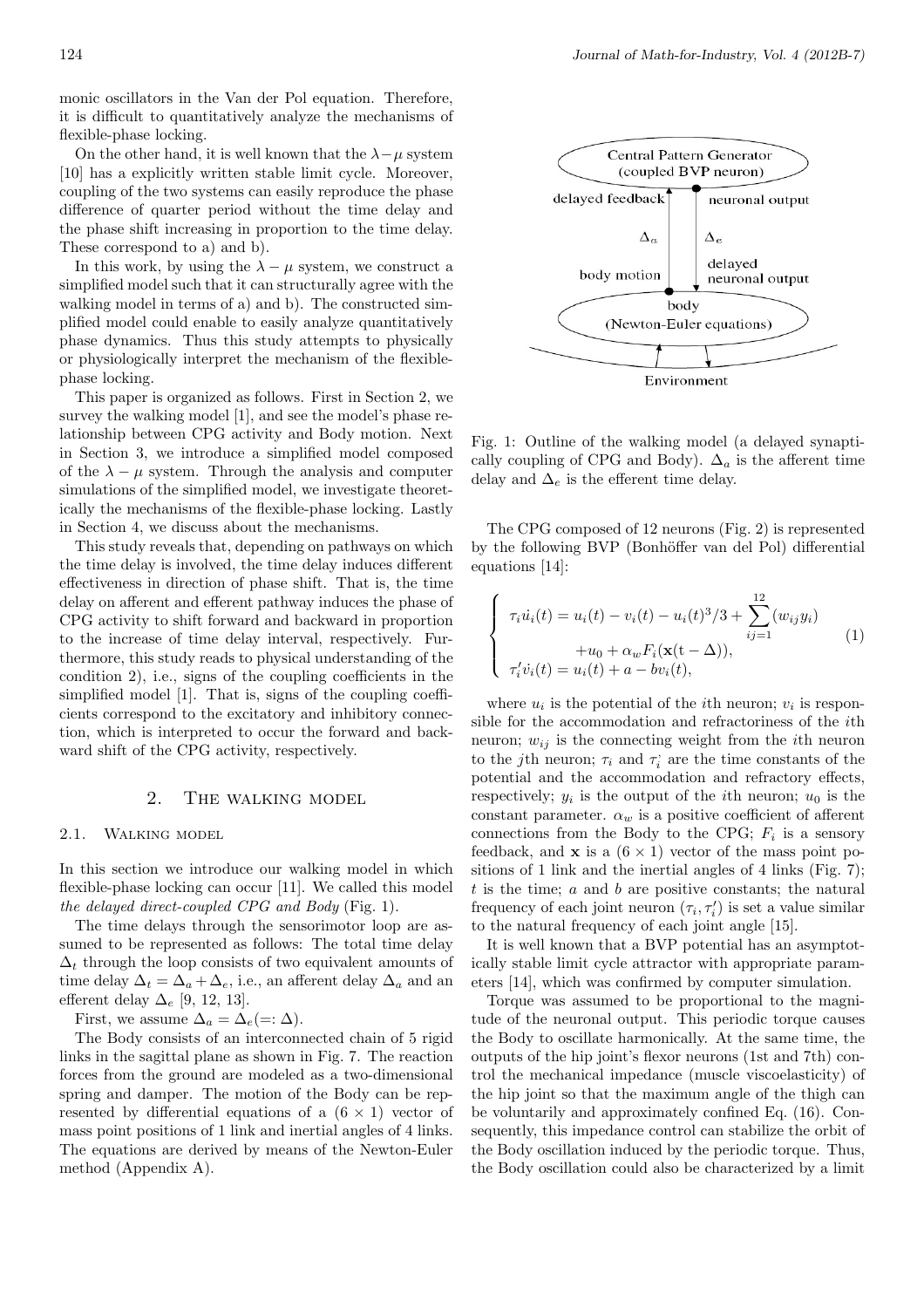

Fig. 2: Central pattern generator (CPG) and feedback pathway. *u<sup>i</sup>* is the potential of the *i*th neuron in the CPG. *◦* and *•* denote an excitatory connection and an inhibitory connection, respectively.  $x_3$ , *x*4, *x*5, and *x*<sup>6</sup> are the angles of Body segments. The motion of the hip,the knee joint and the ankle joint in the right leg are governed by neurons 1-2, 3-4, and 5-6, respectively. Similarly, the motion of the joints in the left leg is governed by neurons 7-12. Odd-numbered neurons control flexion of the joint, while even-numbered neurons control its extension. The hip joint angles of both legs are used as feedback to the hip joint neurons. The afferent delay  $\Delta_a$  and the efferent delay  $\Delta_e$  take place in the transmission of the neuronal output and of the feedback, respectively.  $\alpha_w$  and  $\beta_w$  are the afferent coupling strength and the efferent coupling strength. It is confirmed by computer simulation that the CPG itself has an asymptotically stable limit cycle.

cycle.

The CPG receives sensory feedback from the Body. The feedback  $F_i$ ,  $i = 1, \ldots, 12$ , to the *i*th neuron is given as follows:

$$
F_1 = F
$$
,  $F_2 = F'$ ,  $F_7 = F'$ ,  $F_8 = F$ ,  $F_i = 0$  (else),

where  $F, F'$  are given as follows:

$$
F = -f(-x_5(t - \Delta)), \quad F' = -f(-x_3(t - \Delta)),
$$
  

$$
f(x) = \max(0, x),
$$

where  $x_3$  and  $x_5$  are the thigh angles of the right and left legs at the hip joint, respectively, as defined in Appendix A.

#### 2.2. Simulation results

The loop time delay  $\Delta_t$  was the only selected simulation parameter. The other parameters were fixed to a certain value.

For  $\Delta_t = 0$  ms, the model resulted in a stable walking pattern. Our result also shows that the Body oscillation can be characterized by a stable limit cycle.

For a loop delay  $\Delta_t > 0$ , our model clearly showed an ability to generate a stable walking pattern similar to that



Fig. 3: Flexible-phase locking of neuron activity in the walking model. The graph shows the activities of flexor neuron  $(y_1)$  and angle motion  $(x_5)$  in the left leg. Solid line, dotted line, and dot-dashed line denote the neuronal output, the delayed neuronal output, and the joint angle motion, respectively. Arrows indicate the phase difference between neuronal output and joint angle motion, and between delayed neuronal output and joint angle motion, taking as reference the time when the joint angle becomes larger than 0. The phase of neuronal output is shifted forward according to  $\Delta_t$ ;  $t_1, t_2$  are the times, *c* represents a constant value. Therefore, the phase relationship between delayed neuronal output and joint angle motion is maintained constant.

in the case of no delay. Fig. 3 shows the hip neuronal output *y*1, the delayed neuronal output, and the hip joint angle  $x_5$  simulated under three conditions of  $\Delta_t$ ;  $\Delta_t = 0$ , 100, and 200 ms.



Fig. 4: The graph shows the forward phase shift of neuronal output as a function of the total time delay  $\Delta_t$ . The vertical axis denotes *t*<sup>2</sup> *− t*<sup>1</sup> *T − π*  $\frac{n}{2}$ . *T* is a period of walking cycle. The phase of neuronal output is shifted forward according to ∆*t*.

As showed in Fig. 3, the phase of the neuronal output could shift forward on that of the joint motion according to  $\Delta_t$ ; When  $\Delta_t = 0$ , the phase shift of neuronal output shifted  $\pi/2$  ahead of the joint motion; besides, this phase shift increases in proportion to the increase of  $\Delta_t$ (see Fig. 4). Therefore, the phase relationship between the delayed neuronal output and the joint angle is constantly maintained in spite of changes of ∆*t*.

The computer simulations showed the phase behaviors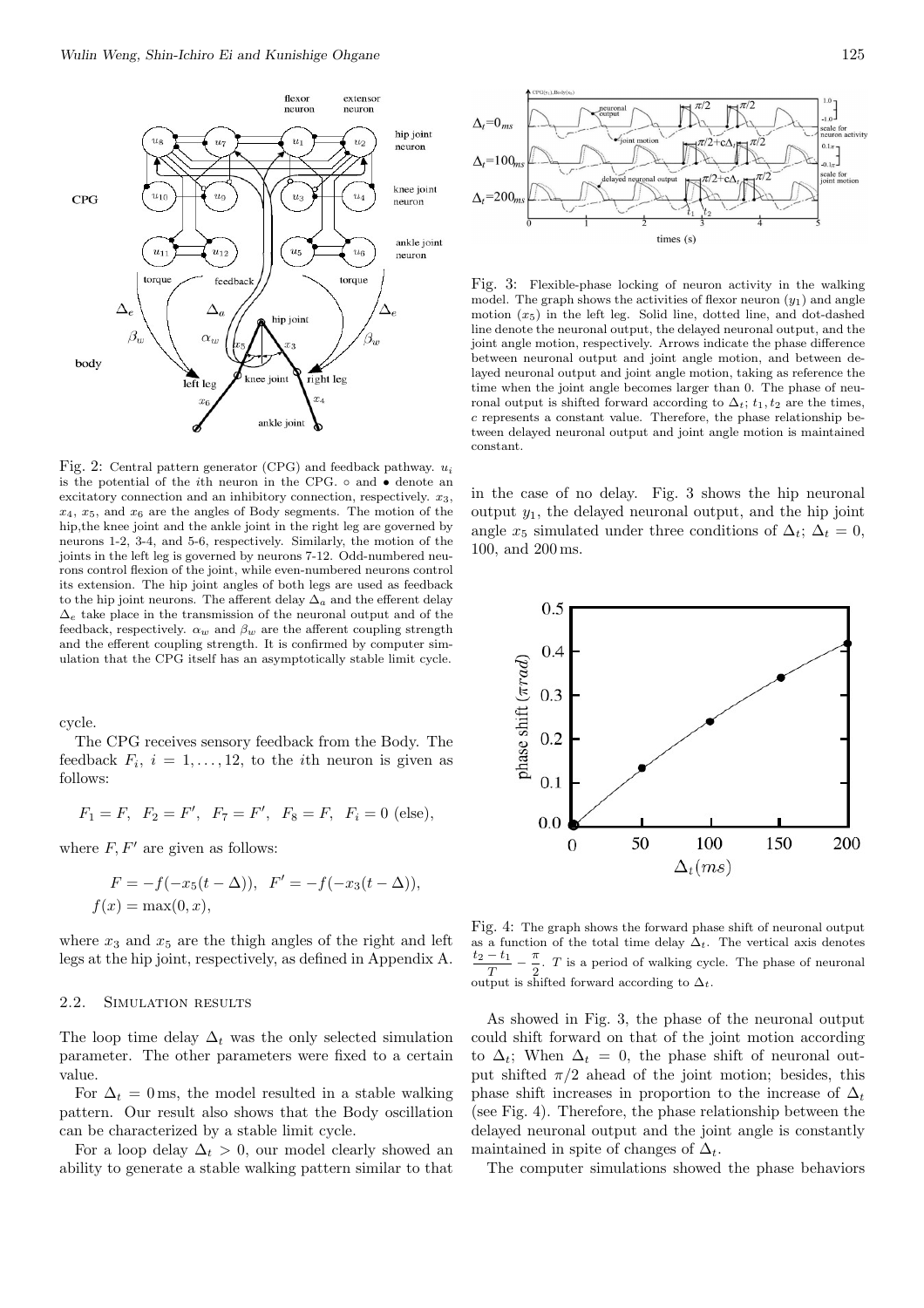between the CPG activity and the Body motion under the condition of  $\Delta_a = \Delta_e$  in Fig. 3, 4.



Fig. 5: The graph shows the forward phase shift of neuronal output as a function of the afferent time delay ∆*a* and the backward of joint angle motion as a function of the efferent time delay ∆*e*. The vertical axis denotes  $\frac{t_2 - t_1}{T}$ *T − π*  $\frac{\pi}{2}$ . *T* is a period of walking cycle. The phase of neuronal output is shifted forward according to ∆*t*. (a) shows the relationship between phase shift and the efferent time delay ∆*e* when  $\Delta_a = 0$ . The phase shift decreased in proportion to the increase of  $\Delta_e$ (b) shows the relationship between phase shift and the afferent time delay  $\Delta_a$  when  $\Delta_e = 50$  ms. The phase shift increased in proportion to the increase of ∆*a*.

When  $\Delta_a \neq \Delta_e$ , as the computer simulations showed in Fig. 5, the phase shift is increasing or decreasing with respect to  $\Delta_a$ ,  $\Delta_e$ . It shows the relationships between the phase shift and the efferent time delay  $\Delta_e$  when  $\Delta_a$  = 0 ms, and the relationships between the phase shift and the efferent time delay  $\Delta_a$  when  $\Delta_e = 50$  ms. In relation to such a phase shift, the computer simulations showed that the phase shift increases in proportion to the increase of the time delay  $\Delta_a$ ; conversely, the phase shift decreases in proportion to the increase of the time delay  $\Delta_e$ , which corresponds to the elemental effectiveness of the flexiblephase locking.

# 3. Analysis of the walking model

In the previous section, we showed a proper phase relationship between the CPG activity and the Body motion (Fig. 5). In this section, we will give a theoretical understanding of the phase shift according to time delays  $\Delta_a$ and  $\Delta_e$  by introducing the  $\lambda - \mu$  system [10] as a simplified model and analyzing it.

As we see, the walking model can be regarded as a coupling of two oscillators, we limit our analysis to a simplified model consisting of two stable oscillators as shown in Fig. 6.



Fig. 6: The conceptual diagram of the simplified model.  $u_1$  and  $u_2$  are the potentials of the 1st neurons and the 2nd neurons. The connections from the CPG to the Body are inhibitory and the connections from the Body to the CPG are excitatory.

In the walking model, the connections from CPG to Body are inhibitory and the connections from the Body to the CPG are excitatory. The simplified model with synaptic coupling considered in this section is

$$
\begin{cases}\n\dot{u}_1 = G(u_1) + \varepsilon A_1 u_2(t - \Delta_e), \\
\dot{u}_2 = G(u_2) + \varepsilon A_2 u_1(t - \Delta_a),\n\end{cases} (2)
$$

where  $0 < \varepsilon \ll 1$  and the vectors  $u_1$ ,  $u_2$  and  $G(u)$  are defined by

$$
\boldsymbol{u_1} := \begin{pmatrix} x_1 \\ y_1 \end{pmatrix}, \boldsymbol{u_2} := \begin{pmatrix} x_2 \\ y_2 \end{pmatrix}
$$

and

$$
G(\mathbf{u}) := \begin{pmatrix} (\lambda - x^2 - y^2)x - \mu y \\ (\lambda - x^2 - y^2)x + \mu x \end{pmatrix}
$$

for positive constants  $\lambda > 0$  and  $\mu > 0$ . Matrices  $A_1, A_2$ are

$$
\boldsymbol{A_1} = \begin{pmatrix} a_{11} & a_{12} \\ a_{21} & a_{22} \end{pmatrix}, \quad \boldsymbol{A_2} = \begin{pmatrix} b_{11} & b_{12} \\ b_{21} & b_{22} \end{pmatrix}.
$$

Here, we consider that the 1st oscillator  $u_1$  and the 2nd oscillator  $u_2$  correspond to CPG and Body of the walking model, respectively.  $\varepsilon$  is a small coupling strength coefficient of the synapse connections.  $A_1$ ,  $A_2$  are the  $(2 \times 2)$ coupling matrices.  $\Delta_a$ ,  $\Delta_e$  are the time delay from Body to CPG and CPG to Body, respectively.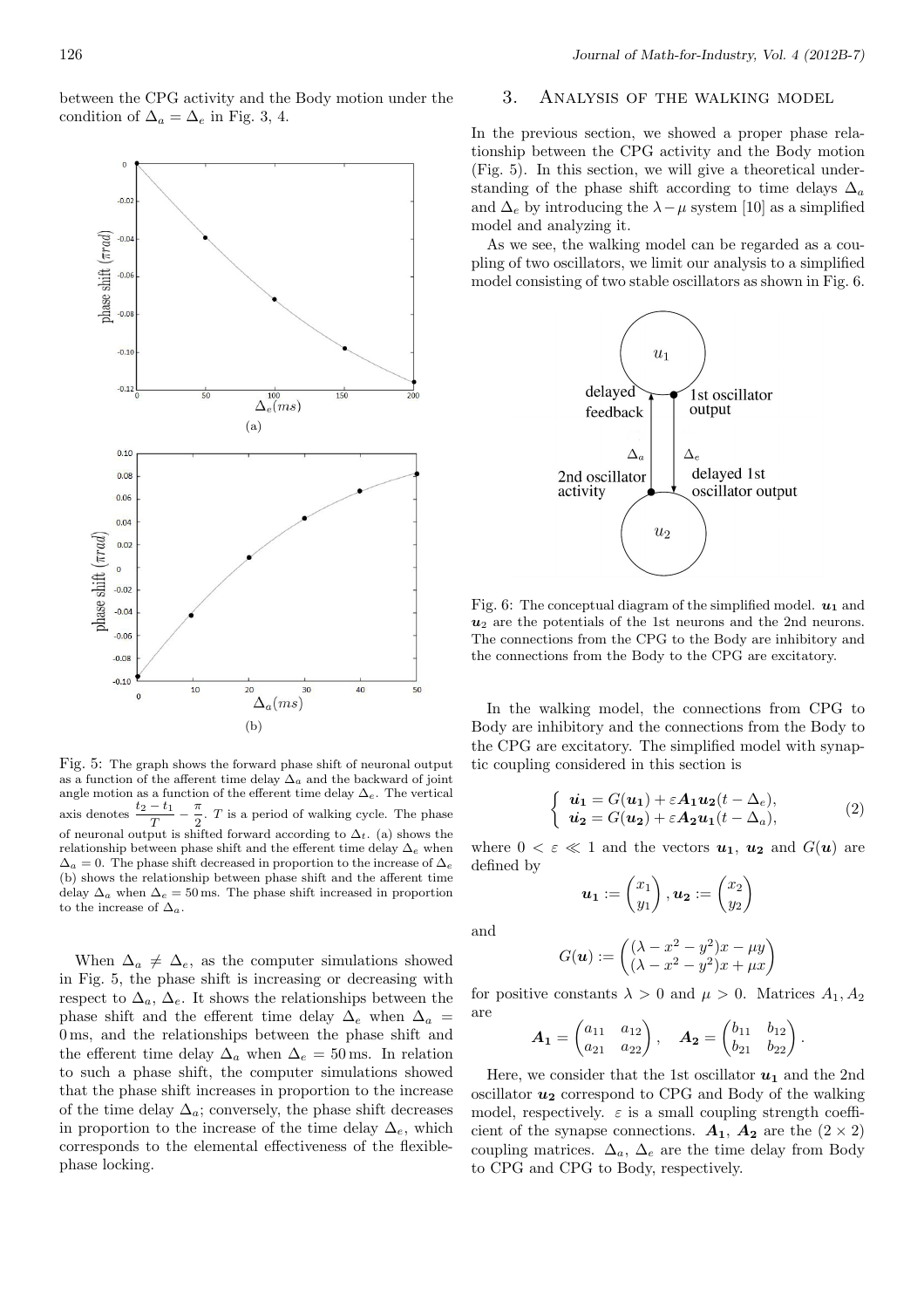#### 3.1. LIMIT CYCLE

First, we consider the unperturbed system of  $\varepsilon = 0$  in (2)

$$
\dot{\mathbf{u}} = G(\mathbf{u}), \quad \mathbf{u} \in \mathbf{R}^2, \tag{3}
$$

where, the vectors  $u, G(u) \in \mathbb{R}^2$  are defined by

$$
\mathbf{u} = \begin{pmatrix} x \\ y \end{pmatrix}, \quad G(\mathbf{u}) = \begin{pmatrix} (\lambda - x^2 - y^2)x - \mu y \\ (\lambda - x^2 - y^2)x + \mu x \end{pmatrix}
$$

for positive constants  $\lambda > 0$  and  $\mu > 0$ . It is easy to see that (3) has a periodic solution  $S(t) := \sqrt{\lambda}(\cos \mu t, \sin \mu t)$ with a period  $p := 2\pi/\mu$ .

We now check the stability of the periodic solution  $S(t)$ in  $(3)$ . Let  $A(t)$  be the linearized matrix with respect to  $S(t)$ , that is,

$$
A(t) := \frac{\partial G}{\partial u}(S(t))
$$
  
=  $\begin{pmatrix} -2\lambda \cos^2 \mu t & -2\lambda \cos \mu t \sin \mu t - \mu \\ -2\lambda \cos \mu t \sin \mu t + \mu & -2\lambda \sin^2 \mu t \end{pmatrix}.$ 

**Proposition 1** (Ei [16])**.** *The periodic solution S*(*t*) *is asymptotically stable in* (3)*.*

*Proof.* We consider the fundamental matrix

$$
\mathbf{Y}(t) = (\mathbf{v_1}(t), \mathbf{v_2}(t)) \text{ for } \mathbf{v_1}, \mathbf{v_2} \in \mathbf{R}^2
$$

of the linearized ODE

$$
\dot{\boldsymbol{Y}}(t) = A(t)\boldsymbol{Y}(t).
$$

 $v_1$  is obtained as the derivative of  $S(t)$ 

$$
\boldsymbol{v_1}(t) = \dot{S} = \sqrt{\lambda}\mu(-\sin\mu t, \cos\mu t).
$$

*v***<sup>2</sup>** is obtained by putting

$$
\mathbf{v_2}(t) = \begin{pmatrix} -u(t)\sin\mu t \\ v(t)\cos\mu t \end{pmatrix}.
$$

Then  $\dot{v}_2 = A(t)v_2$  yields

$$
\begin{cases}\n-\mu \dot{u} \sin \mu t - \mu^2 u \cos \mu t = (-2 \cos^2 \mu t)(-\mu u \sin \mu t) \\
+ (-2 \cos \mu t \sin \mu t - \mu) \mu v \cos \mu t, \\
\mu \dot{v} \cos \mu t - \mu^2 v \sin \mu t = (-2 \sin^2 \mu t) \mu v \cos \mu t \\
+ (-2 \cos \mu t \sin \mu t + \mu)(-\mu u \sin \mu t),\n\end{cases}
$$

which is

$$
\begin{cases}\n\dot{u} = \left(\mu \frac{\cos \mu t}{\sin \mu t} + 2 \cos^2 \mu t\right)(v - u), \\
\dot{v} = \left(\mu \frac{\sin \mu t}{\cos \mu t} - 2 \sin^2 \mu t\right)(v - u).\n\end{cases} (4)
$$

It follows that

$$
\dot{w} = \left(\mu \frac{\sin \mu t}{\cos \mu t} - \mu \frac{\cos \mu t}{\sin \mu t} - 2\right) w \tag{5}
$$

by using the change of variable  $w := v - u$ . Then  $w$  is obtained in the form

$$
w = \exp\left(\int \left(\mu \frac{\sin \mu t}{\cos \mu t} - \mu \frac{\cos \mu t}{\sin \mu t} - 2\right) dt\right)
$$

$$
= \frac{1}{\cos \mu t \sin \mu t} e^{-2t}.
$$

Substituting  $w = v - u$  into (4) and (5), we have

$$
\dot{u}(t) = \left(\mu \frac{\cos \mu t}{\sin \mu t} + 2 \cos^2 \mu t\right) \frac{1}{\cos \mu t \sin \mu t} e^{-2t}
$$

$$
= \frac{(\mu + 2 \cos \mu t \sin \mu t)}{\sin^2 \mu t} e^{-2t}
$$

and hence

$$
u(t) = \int \frac{\mu t + 2\cos\mu t \sin\mu t}{\sin^2\mu t} e^{-2t} dt = -\frac{\cos\mu t}{\sin\mu t} e^{-2t}.
$$

Similarly, we can get

$$
v(t) = \int \frac{\mu t + 2\cos\mu t \sin\mu t}{\sin^2\mu t} e^{-2t} dt = \frac{\cos\mu t}{\sin\mu t} e^{-2t}.
$$

Thus, the fundamental matrix  $Y(t)$  is given by

$$
Y(t) = \begin{pmatrix} -\sqrt{\lambda}\mu \sin \mu t & e^{-2t} \cos \mu t \\ \sqrt{\lambda}\mu \cos \mu t & e^{-2t} \sin \mu t \end{pmatrix}.
$$

It is easy to check that

$$
Y^{-1}(0) = \begin{pmatrix} 0 & \frac{1}{\sqrt{\lambda}\mu} \\ 1 & 0 \end{pmatrix}, \quad Y\left(\frac{2\pi}{\mu}\right) = \begin{pmatrix} 0 & e^{\frac{-4\pi}{\mu}} \\ \sqrt{\lambda}\mu & 0 \end{pmatrix}.
$$

Then the periodic map *U* is calculated as

$$
U = Y(2\pi/\mu)Y^{-1}(0) = \begin{pmatrix} e^{-4\pi/\mu} & 0\\ 0 & 1 \end{pmatrix},
$$

which implies the two floquet multipliers are 1 and  $e^{-4\pi/\mu}$  < 1 and the periodic solution *S(t)* is asymptotically stable in (3).  $\Box$ 

Let

$$
\bm{X}_P := \{\bm{v} \in C[0,p]; \bm{v}(0) = \bm{v}(p)\}
$$

and

$$
\langle \boldsymbol{u}, \boldsymbol{v} \rangle_P := \int_0^p \langle \boldsymbol{u}(t), \boldsymbol{v}(t) \rangle dt.
$$

*L* be the linearized operator with respect to the periodic solution  $S(t)$ , that is

$$
L\boldsymbol{v} := G'(S(t))\boldsymbol{v} - \boldsymbol{v}_t \ \text{ for } \ \boldsymbol{v} \in \boldsymbol{X}_P.
$$

*L ∗* is the adjoint operator of *L* with respect to the inner product. *L ∗* is given by

$$
L^* = {}^tG'(S(t)) + \partial_t.
$$

Especially, 0 is a simple eigenvalue of *L* because  $S(t)$  is linearly stable. Hence there exists an eigenfunction  $\phi^*(t) \in$ *X*<sup>*P*</sup> such that  $L^*\phi^* = 0$  and  $\langle S_t(t), \phi^* \rangle_P = 1$ .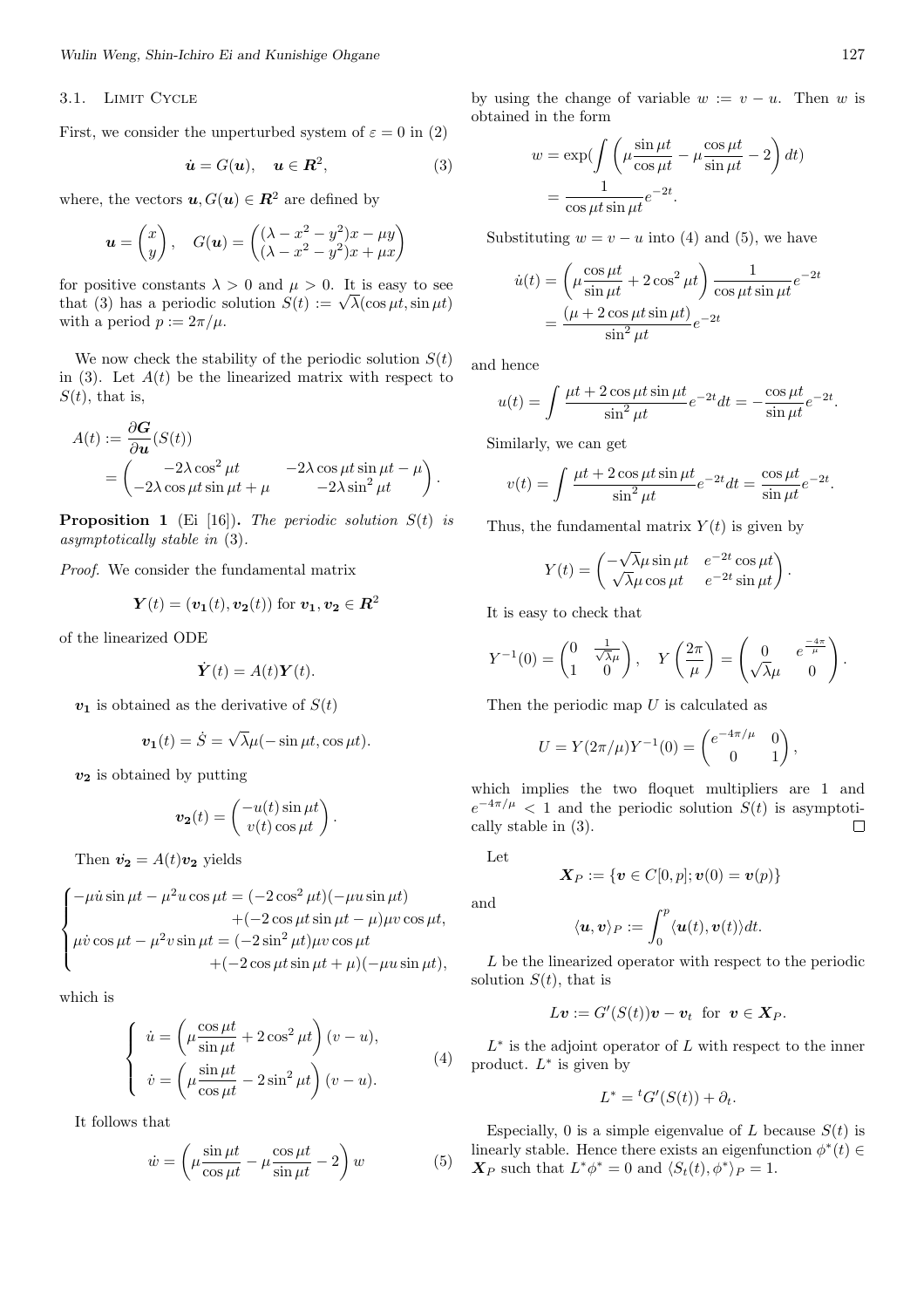$$
\phi^*(t) = \frac{1}{2\pi\sqrt{\lambda}} \begin{pmatrix} -\sin\mu t \\ \cos\mu t \end{pmatrix}.
$$

*Proof.* First, we write  $\phi^*(t)$  as

$$
\phi^*(t) = \begin{pmatrix} U(t) \\ V(t) \end{pmatrix}.
$$

Since the adjoint operator of *L* is expressed by

$$
L^* = {}^tG'(S(t)) + \partial_t,
$$

*ϕ ∗* satisfies

$$
L^*\phi^* = {}^tG'(S(t))\phi^* + \partial_t \phi^* = 0 \tag{6}
$$

with  $\langle S_t(t), \phi^* \rangle_P = 1$ .

Here we have

$$
G'(S(t)) = \begin{pmatrix} -2\lambda \cos^2 \mu t & -2\lambda \cos \mu t \sin \mu t - \mu \\ -2\lambda \cos \mu t \sin \mu t + \mu & -2\lambda \sin^2 \mu t \end{pmatrix}
$$

and

$$
{}^{t}G'(S(t)) = \begin{pmatrix} -2\lambda \cos^{2} \mu t & -2\lambda \cos \mu t \sin \mu t + \mu \\ -2\lambda \cos \mu t \sin \mu t - \mu & -2\lambda \sin^{2} \mu t \end{pmatrix}
$$

Therefore (6) becomes

$$
\begin{pmatrix} -2\lambda \cos^2 \mu t & -2\lambda \cos \mu t \sin \mu t + \mu \\ -2\lambda \cos \mu t \sin \mu t - \mu & -2\lambda \sin^2 \mu t \end{pmatrix} \begin{pmatrix} U(t) \\ V(t) \end{pmatrix} + \partial_t \begin{pmatrix} U(t) \\ V(t) \end{pmatrix} = 0
$$

with

$$
\int_0^{\frac{2\pi}{\mu}} (-\sqrt{\lambda}\mu\sin\mu tU(t) + \sqrt{\lambda}\mu\cos\mu tV(t))dt = 1.
$$

That is,

$$
\begin{cases}\n-2U(t)\cos^2\mu t + (-2\sin\mu t \cos\mu t + \mu)V(t) + \dot{U}(t) = 0, \\
-2V(t)\sin^2\mu t + (-2\sin\mu t \cos\mu t - \mu)U(t) + \dot{V}(t) = 0, \\
-\sqrt{\lambda}\sin\mu tU(t) + \sqrt{\lambda}\cos\mu tV(t) = 1/2\pi.\n\end{cases}
$$

which can be solved as

$$
\begin{cases}\nU(t) = -\frac{1}{2\pi\sqrt{\lambda}}\sin \mu t, \\
V(t) = \frac{1}{2\pi\sqrt{\lambda}}\cos \mu t,\n\end{cases}
$$

and we have

$$
\phi^*(t) = \frac{1}{2\pi\sqrt{\lambda}} \begin{pmatrix} -\sin\mu t \\ \cos\mu t \end{pmatrix} . \qquad \qquad \Box
$$

#### 3.2. Phase dynamics

In the case  $\varepsilon > 0$  is sufficiently small but not 0, the solution of (2) can be regarded as follows

$$
\mathbf{u_1}(t) = S(t+h_1(t)) + o(1), \ \mathbf{u_2}(t) = S(t+h_2(t)) + o(1), \ \varepsilon \downarrow 0
$$

and hence  $u_1(t - \Delta_a)$ ,  $u_2(t - \Delta_e)$  is close to

$$
\mathbf{u_1}(t-\Delta_a) \sim S(t-\Delta_a+h_1(t)), \; \mathbf{u_2}(t-\Delta_e) \sim S(t-\Delta_e+h_2(t)).
$$

Here we define  $h_1 = h_1(t)$  and  $h_2 = h_2(t)$  are the phases of the 1st oscillator  $u_1$  and the 2nd oscillator  $u_2$ , respectively. The phase difference  $h(t)$  is defined by

$$
h(t) := h_2(t) - h_1(t).
$$

**Proposition 3** (Ei [16]).  $|\boldsymbol{u}_j(t) - S(t + h_j(t))| \le O(\varepsilon)$  *hold and*  $h_1(t)$ *,*  $h_2(t)$  *satisfy* 

$$
h_1(t) = \varepsilon \omega_1(h) + O(\varepsilon^2), \quad h_2(t) = \varepsilon \omega_2(h) + O(\varepsilon^2),
$$

*where*

$$
\omega_1(h) := \int_0^p \langle \mathbf{A}_1 S(t - \Delta_e + h_2), \phi^*(t + h_1) \rangle dt,
$$
  

$$
\omega_2(h) := \int_0^p \langle \mathbf{A}_2 S(t - \Delta_a + h_1), \phi^*(t + h_2) \rangle dt.
$$

Here,  $\omega_1(h)$  can be represented in the form

$$
\omega_1(h) = \int_0^p \langle \mathbf{A}_1 S(z + h - \Delta_e), \phi^*(z) \rangle dz
$$

by changing the variable  $z := t + h_1$ . Similarly,  $\omega_2(h)$  can also be written as

$$
\omega_2(h) = \int_0^p \langle \mathbf{A}_2 S(z - h - \Delta_a), \phi^*(z) \rangle dz.
$$

**Proposition 4.**  $\omega_1(h)$ ,  $\omega_2(h)$  *are calculated as follows:* 

$$
\omega_1(h) = \frac{a_{21} - a_{12}}{2\sqrt{\lambda}\mu} \cos \mu(h - \Delta_e) + \frac{a_{22} + a_{11}}{2\sqrt{\lambda}\mu} \sin \mu(h - \Delta_e),
$$
  

$$
\omega_2(h) = \frac{b_{21} - b_{12}}{2\sqrt{\lambda}\mu} \cos \mu(h + \Delta_a) - \frac{b_{22} + b_{11}}{2\sqrt{\lambda}\mu} \sin \mu(h + \Delta_a).
$$

*Proof.* We can calculate

$$
\omega_1(h) = \int_0^p \langle A_1 S(z + h - \Delta_e), \phi^*(z) \rangle dz
$$
  
\n
$$
= \int_0^{\frac{2\pi}{\mu}} \langle A_1 \left( \frac{\cos \mu(z + h - \Delta_e)}{\sin \mu(z + h - \Delta_e)} \right), \phi^*(z) \rangle dz
$$
  
\n
$$
= \int_0^p \langle A_1 \cos \mu(h - \Delta_e) \left( \frac{\cos \mu z}{\sin \mu z} \right), \phi^*(z) \rangle dz
$$
  
\n
$$
+ A_1 \sin \mu(h - \Delta_e) \left( -\frac{\sin \mu z}{\cos \mu z} \right), \phi^*(z) \rangle dz
$$
  
\n
$$
= \cos \mu(h - \Delta_e) \int_0^p \langle A_1 \left( \frac{\cos \mu z}{\sin \mu z} \right), \phi^*(z) \rangle dz
$$
  
\n
$$
+ \sin \mu(h - \Delta_e) \int_0^p \langle A_1 \left( \frac{-\sin \mu z}{\cos \mu z} \right), \phi^*(z) \rangle dz
$$
  
\n
$$
= \cos \mu(h - \Delta_e) \frac{a_{21} - a_{12}}{2\sqrt{\lambda \mu}} + \sin \mu(h - \Delta_e) \frac{a_{22} + a_{11}}{2\sqrt{\lambda \mu}}
$$

*.*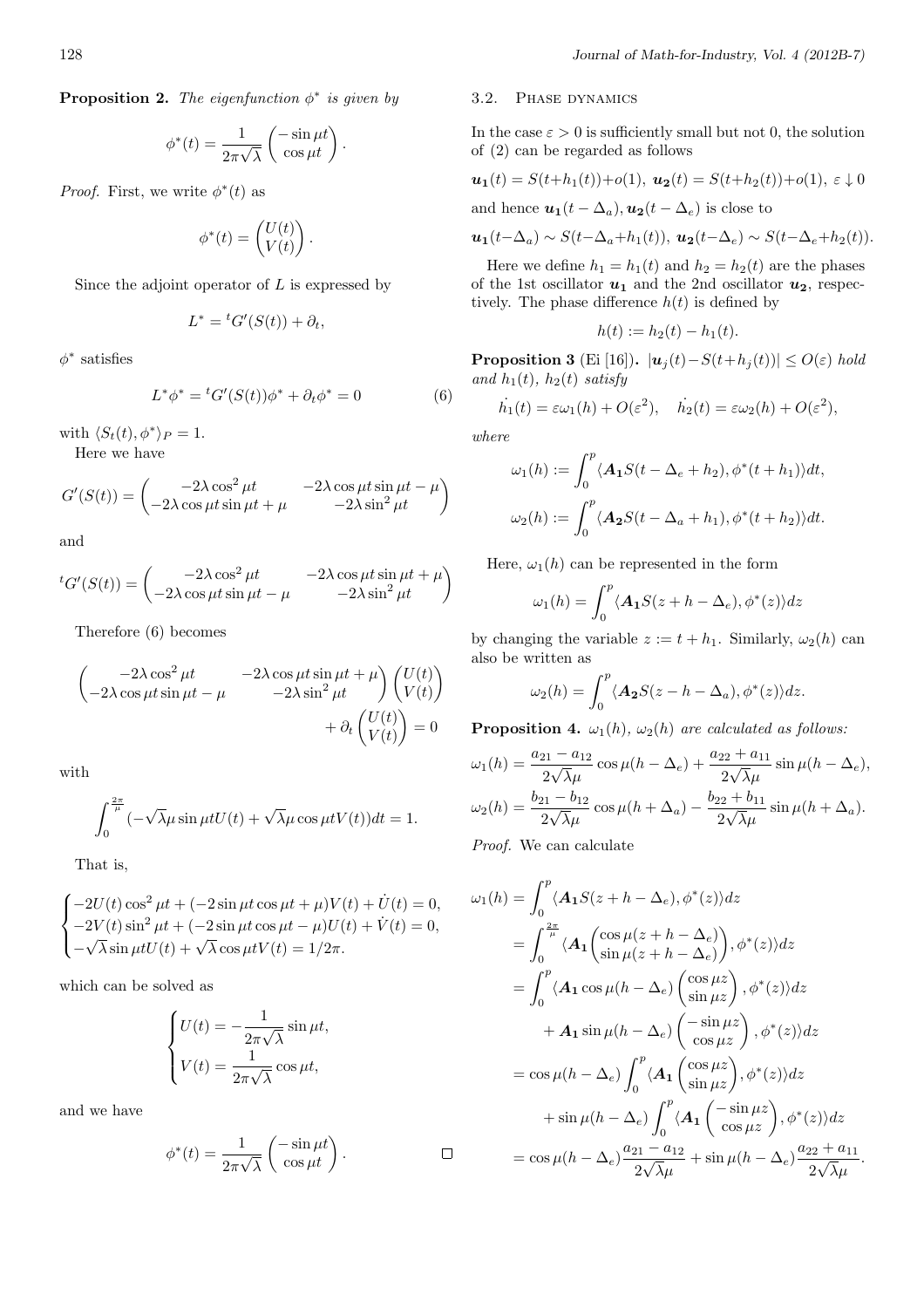Thus  $\omega_1(h)$  is given in the form

$$
\omega_1(h) = \frac{a_{21} - a_{12}}{2\sqrt{\lambda}\mu} \cos \mu(h - \Delta_e) + \frac{a_{22} + a_{11}}{2\sqrt{\lambda}\mu} \sin \mu(h - \Delta_e).
$$

Similarly, we also can get

$$
\omega_2(h) = \frac{b_{21} - b_{12}}{2\sqrt{\lambda}\mu} \cos \mu(h + \Delta_a) - \frac{b_{22} + b_{11}}{2\sqrt{\lambda}\mu} \sin \mu(h + \Delta_a).
$$

Here, we define

$$
\begin{cases}\nM_1 := a_{21} - a_{12}, & N_1 := a_{11} + a_{22}, \\
M_2 := b_{21} - b_{12}, & N_2 := b_{11} + b_{22}.\n\end{cases}
$$

Then  $\omega_1(h)$ ,  $\omega_2(h)$  are represented as follows:

$$
\omega_1(h) = \frac{\cos \mu(h - \Delta_e)}{2\sqrt{\lambda}\mu} M_1 + \frac{\sin \mu(h - \Delta_e)}{2\sqrt{\lambda}\mu} N_1,
$$

$$
\omega_2(h) = \frac{\cos \mu(h + \Delta_a)}{2\sqrt{\lambda}\mu} M_2 - \frac{\sin \mu(h + \Delta_a)}{2\sqrt{\lambda}\mu} N_2.
$$

From Proposition 3,  $\dot{h}_1(t)$ ,  $\dot{h}_2(t)$  can be rewritten as

$$
\dot{h}_1(t) = \varepsilon \omega_1(h) + O(\varepsilon^2)
$$
\n
$$
= \varepsilon \frac{\cos \mu(h - \Delta_e)}{2\sqrt{\lambda}\mu} M_1 + \varepsilon \frac{\sin \mu(h - \Delta_e)}{2\sqrt{\lambda}\mu} N_1 + O(\varepsilon^2)
$$
\n
$$
\dot{h}_2(t) = \varepsilon \omega_2(h) + O(\varepsilon^2)
$$
\n
$$
= \varepsilon \frac{\cos \mu(h + \Delta_a)}{2\sqrt{\lambda}\mu} M_2 - \varepsilon \frac{\sin \mu(h + \Delta_a)}{2\sqrt{\lambda}\mu} N_2 + O(\varepsilon^2)
$$
\n(7)

and the phase difference  $h(t)$  is given

$$
\dot{h}(t) := \dot{h}_2(t) - \dot{h}_1(t) = \varepsilon(\omega_2(h) - \omega_1(h)) + O(\varepsilon^2)
$$
  
= 
$$
\frac{\varepsilon}{2\sqrt{\lambda}\mu} (M_2 \cos \mu(h + \Delta_a) - N_2 \sin \mu(h + \Delta_a)
$$
  
- 
$$
M_1 \cos \mu(h - \Delta_e) - N_1 \sin \mu(h - \Delta_e)) + O(\varepsilon^2)
$$
(8)

### 3.3. Corresponding to walking model

In this subsection, we will determine the parameters *M*1,  $M_2$ ,  $N_1$ ,  $N_2$  so that our simplified model (2) can structurally correspond with the walking model (1). We omit higher order terms  $O(\varepsilon)$  in (8).

#### 3.3.1. EXCITATION AND INHIBITION

As mentioned in previous section, the efferent and afferent pathway, i.e., the connection from CPG to Body and from Body to CPG is inhibitory and excitatory, respectively, in the walking model. We understand that the phase of CPG will speed up and the phase of Body will slow down, respectively. When both time delays  $\Delta_a = \Delta_e = 0$ , that is, we understand  $\dot{h}_1(0) = \varepsilon \omega_1(0) > 0$  and  $\dot{h}_2(0) = \varepsilon \omega_2(0) < 0$ by (7).

When  $\Delta_a = \Delta_e = 0$ , we have

$$
\omega_1(0) = \frac{1}{2\mu} M_1
$$
 and  $\omega_2(0) = \frac{1}{2\mu} M_2$ ,

which means  $M_1 > 0$  and  $M_2 < 0$ . Thus we assume

H1) 
$$
M_1 > 0
$$
 and  $M_2 < 0$ .

### 3.3.2. CPG phase quarter period ahead of Body phase

Since,  $\dot{h}(t) = \dot{h}_2(t) - \dot{h}_1(t)$  can be written as

$$
\dot{h}(t) = \varepsilon \frac{\cos \mu h}{2\sqrt{\lambda}\mu} (M_2 - M_1) - \varepsilon \frac{\sin \mu h}{2\sqrt{\lambda}\mu} (N_2 + N_1)
$$
  
= 
$$
\frac{\varepsilon}{2\sqrt{\lambda}\mu} \sqrt{(M_2 - M_1)^2 + (N_1 + N_2)^2} \cos(\mu h + \gamma_0).
$$

where

$$
\cos \gamma_0 = \frac{M_2 - M_1}{\sqrt{(M_2 - M_1)^2 + (N_1 + N_2)^2}},
$$
  
\n
$$
\sin \gamma_0 = \frac{N_1 + N_2}{\sqrt{(M_2 - M_1)^2 + (N_1 + N_2)^2}},
$$
\n(9)

the phase shift satisfies

$$
h(t) \to \frac{\pi}{2\mu} - \frac{\gamma_0}{\mu} = \frac{1}{4}p - \frac{\gamma_0}{\mu} \text{ as } t \to +\infty.
$$
 (10)

As mentioned in Section 2, the CPG phase is *p/*4 ahead of the Body phase when no time delays  $\Delta_a = \Delta_e = 0$  in the walking model. In order to correspond with it, the phase difference (10) should satisfy

$$
\frac{p}{4} - \frac{\gamma_0}{\mu} = -\frac{p}{4}.
$$
 Since  $p = \frac{2\pi}{\mu}$  and  $\frac{1}{4}p = \frac{\pi}{2\mu}$ , we should assume  $\gamma_0 = \pi$ , that is

$$
N_1 + N_2 = 0
$$

from (9).

#### 3.4. Analysis of the phase shift

Under assumptions H1) and H2), we consider the effect of time delays  $\Delta_a$  and  $\Delta_e$ . From (8) and H1), H2), we have

$$
\dot{h}(t) = \frac{\epsilon}{2\sqrt{\lambda}\mu} (\alpha \cos \mu h + \beta \sin \mu h), \tag{11}
$$

where

$$
\alpha := \alpha(\Delta_a, \Delta_e)
$$
  
=  $M_2 - N_2 \mu \Delta_a - M_1 + N_1 \mu \Delta_e + O(\Delta_a^2 + \Delta_e^2)$   

$$
\beta := \beta(\Delta_a, \Delta_e)
$$
  
=  $-M_2 \mu \Delta_a - N_2 - M_1 \mu \Delta_e - N_1 + O(\Delta_a^2 + \Delta_e^2)$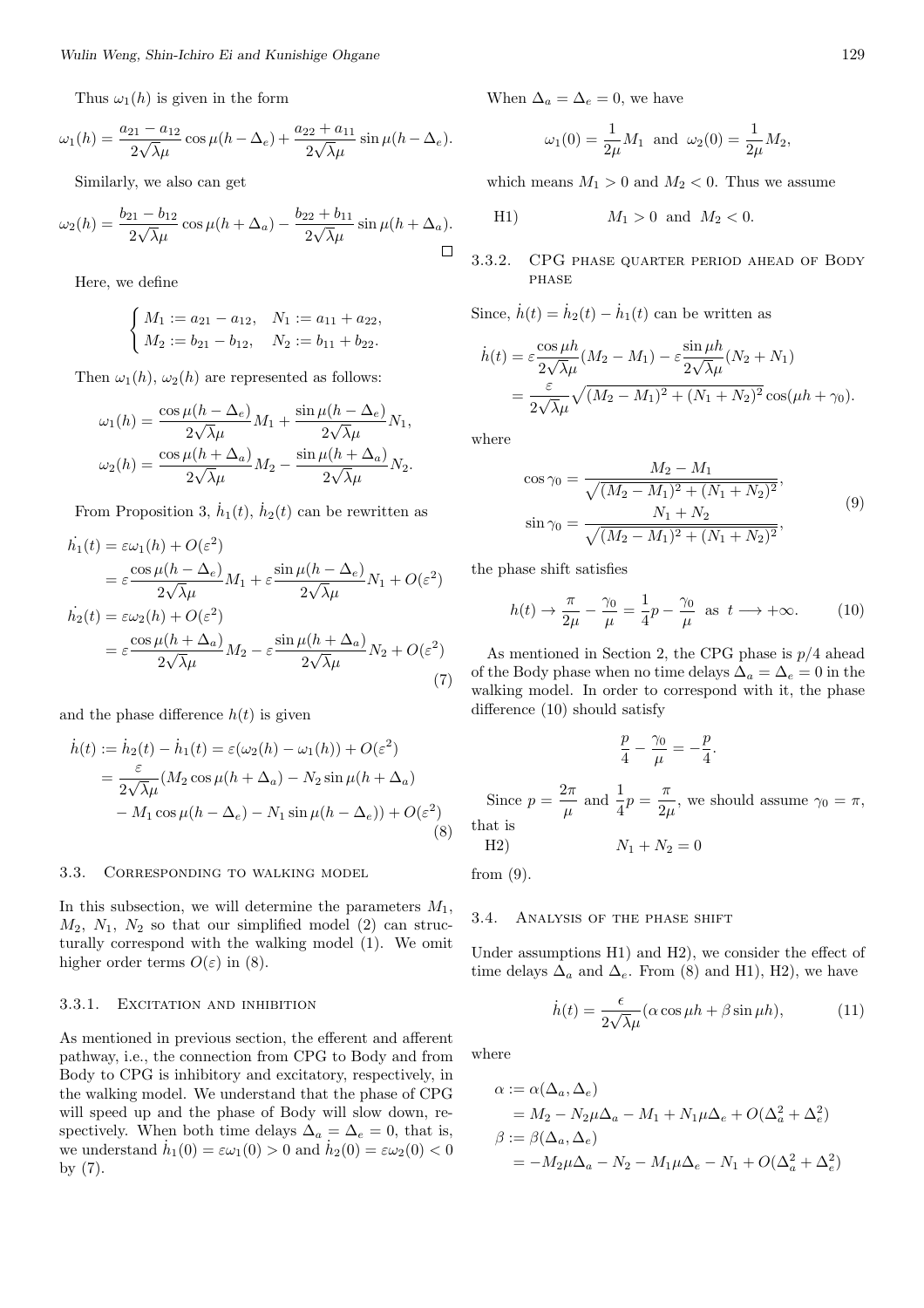by the expansions

$$
\begin{cases}\n\cos \mu (h + \Delta_a) = \cos \mu h - \mu \Delta_a \sin \mu h + O(\Delta_a^2), \\
\sin \mu (h + \Delta_a) = \sin \mu h + \mu \Delta_a \cos \mu h + O(\Delta_a^2), \\
\cos \mu (h - \Delta_e) = \cos \mu h + \mu \Delta_e \sin \mu h + O(\Delta_e^2), \\
\sin \mu (h - \Delta_e) = \sin \mu h - \mu \Delta_e \cos \mu h + O(\Delta_e^2)\n\end{cases}
$$

for  $|\Delta_a|, |\Delta_e| \ll 1$ . Then (11) reads

$$
\dot{h}(t) = \frac{\varepsilon}{2\sqrt{\lambda}\mu} (\alpha^2 + \beta^2)^{\frac{1}{2}} (\sin \mu h + \gamma), \tag{12}
$$

where

$$
\cos \gamma = \frac{\beta}{(\alpha^2 + \beta^2)^{\frac{1}{2}}}, \quad \sin \gamma = \frac{\alpha}{(\alpha^2 + \beta^2)^{\frac{1}{2}}}.
$$

That is, the angle  $\gamma$  is given by

$$
\gamma = \gamma(\Delta_a, \Delta_e) = \arccos \frac{\beta}{(\alpha^2 + \beta^2)^{\frac{1}{2}}}.
$$

**Proposition 5.**

$$
\gamma(\Delta_a, \Delta_e) = -\frac{\pi}{2} + C_1 \Delta_a + C_2 \Delta_e + O(\Delta_a^2 + \Delta_e^2) \tag{13}
$$

*holds for*  $|\Delta_a|, |\Delta_e| \ll 1$ *, where* 

$$
C_1 := \frac{\mu M_2}{M_2 - M_1} > 0, \ C_2 := \frac{\mu M_1}{M_2 - M_1} < 0.
$$

*Proof.* Seeing  $\gamma(0,0) = -\frac{\pi}{2}$  $\frac{\pi}{2}$ , we expand  $\gamma(\Delta_a, \Delta_e)$  as

$$
\gamma(\Delta_a, \Delta_e) = \gamma(0, 0) + \frac{\partial \gamma(0, 0)}{\partial \Delta_a} \Delta_a + \frac{\partial \gamma(0, 0)}{\partial \Delta_e} \Delta_e
$$

$$
+ O(\Delta_a^2 + \Delta_e^2)
$$

$$
= -\frac{\pi}{2} + C_1 \Delta_a + C_2 \Delta_e + O(\Delta_a^2 + \Delta_e^2),
$$

when  $|\Delta_a|, |\Delta_e| \ll 1$ , where

$$
C_1 := \frac{\mu M_2}{M_2 - M_1} > 0, \ C_2 := \frac{\mu M_1}{M_2 - M_1} < 0. \qquad \Box
$$

Thus, we find from (12)

$$
\mu h(t) + \gamma \to -\pi \text{ as } t \to +\infty.
$$

From (13), we have

$$
\mu h(t) - \frac{\pi}{2} + C_1 \Delta_a + C_2 \Delta_e \to -\pi
$$

and therefore

$$
h(t) \to -\pi/2\mu - \frac{C_1}{\mu} \Delta_a - \frac{C_2}{\mu} \Delta_e.
$$

Thus the phase difference  $h(t) = h_2(t) - h_1(t)$  with the period  $p = 2\pi/\mu$  satisfies

$$
h(t) \to -p/4 - \frac{C_1}{\mu} \Delta_a - \frac{C_2}{\mu} \Delta_e + O(\Delta_a^2 + \Delta_e^2)
$$
  

$$
(t \to +\infty)
$$
 (14)

and

$$
h_1(t) \to h_2(t) + p/4 + \frac{C_1}{\mu} \Delta_a + \frac{C_2}{\mu} \Delta_e
$$
  
+ $O(\Delta_a^2 + \Delta_e^2) \quad (t \to +\infty)$  (15)

From  $(15)$ , the phase of the 1st oscillator  $u_1$  could shift forward on that of the 2nd oscillator  $u_2$  according to the time delay  $\Delta_a$ ,  $\Delta_e$ . Precisely speaking, the phase shift increases in proportion to  $\Delta_a$  and the phase shift decreases in proportion to  $\Delta_e$ . These observation quite well agree with the results of computer simulations of the walking model (1).

#### 4. Discussions

The computer simulation results for the walking model (1) showed two typical properties that 1) the phase of the CPG activity shifted *p/*4 (*p* is a period) ahead of the Body motion when the loop time delay  $\Delta_t = 0$  (Fig. 3), 2) the phase shift increases according to the increase of the afferent time delay  $\Delta_a$ ; conversely, the phase shift decreases according to the increase of the efferent time delay ∆*<sup>e</sup>* as observed in (Fig. 5).

In order to understand these phenomena theoretically, we introduced the simplified model consisting of two coupled oscillators characterized by stable limit cycles. In that model, coefficients are adjusted such that typical properties a) and b) mentioned in Introduction are reappeared.

Under these conditions, we analyzed the simplified model by using the phase dynamical approach [16, 17] and the phase difference of the 1st oscillator  $u_1$  (CPG) and 2nd oscillator  $u_2$  (Body) were derived as

$$
h(t) = h_2(t) - h_1(t) \to -p/4 - \frac{C_1}{\mu} \Delta_a - \frac{C_2}{\mu} \Delta_e, \ (t \longrightarrow +\infty)
$$

where

$$
\frac{C_1}{\mu} = \frac{M_1}{M_2 - M_1} < 0, \quad \frac{C_2}{\mu} = \frac{\mu M_2}{M_2 - M_1} > 0,
$$

when time delays  $\Delta_a$  and  $\Delta_e$  exist. Thus, the phase difference  $h(t)$  is increasing or decreasing with respect to  $\Delta_a$  or  $\Delta_e$ , respectively while phase of the 1st oscillator  $u_1$  (CPG) could shift ahead  $p/4$  of the 2nd oscillator  $u_2$  (Body) in the case of no time delay. These analytical results quit agree with the simulation results in the walking model (1) (Fig. 4, 5). Thus, the effects against time delays (flexiblephase locking) can be completely and naturally reduced in our simplified model.

The previous study [1] has theoretically clarified the effectiveness against total time delay on a sensorimotor loop. This study revealed that, depending on pathways on which time delays  $\Delta_a$  and  $\Delta_e$  are involved, the time delay induces different effectiveness in direction of phase shift. Our research assumed only the connection of excitation and inhibition and the function forming a quarter phase difference, as mentioned as H1) and H2) in Sec. 3.3. Nevertheless, the flexible-phase locking was reproduced completely. This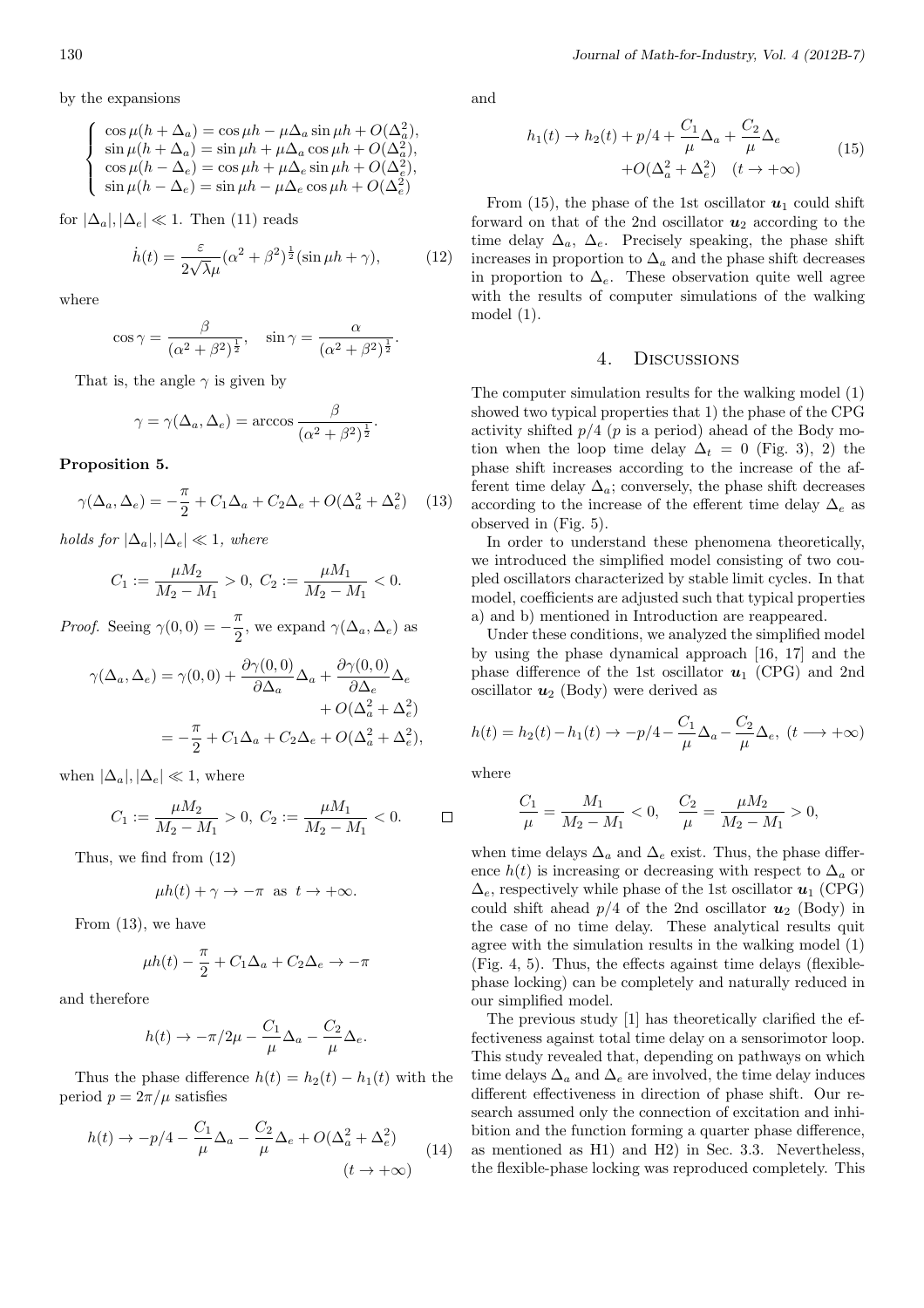strongly suggests that only the connection of excitation and inhibition and the function forming a quarter phase difference automatically yield the flexible-phase locking in general. This is an unexpected and surprising scientific discovery.

This study also reads to physical understanding of the condition 2), i.e., signs of the coupling coefficients in the simplified model [1]. Our analysis simply assumed the excitation and inhibition at connections to be a force of the forward and backward phase shift, respectively, as in H1). This means to need no alternative assumptions in order to gain the flexible-phase locking. Thus, the excitation and inhibition at connections can be interpreted as a force of the forward and backward phase shift.

# Appendix A. The equations of motion for the Body of the walking model

All variables and conventions correspond to those shown in Fig. 7. All variables and parameters follow the ones proposed by Taga (1994). By using the Newton-Euler method, motion of the Body (Taga, 1991) can be written as follows:

therefore,

$$
\ddot{\mathbf{x}} = [P(\mathbf{x})]^{-1} Q(\mathbf{x}, \ddot{\mathbf{x}}, T_{\mathbf{r}}(\mathbf{y})),
$$

 $P(x)$  $\ddot{x} = Q(x, \ddot{x}, T_r(y)),$ 



Fig. 7: Model of bipedal Body as an interconnected chain of 5 rigid links (a point mass  $m_1$  on the hip and four rigid bodies  $I_i(i = 1, 4)$ 

where

 $\mathbf{x} =$  $\int x_1$  $\overline{\phantom{a}}$ *x*2 *x*3 *x*4 *x*5 *x*6  $\setminus$  $\overline{\phantom{a}}$ *,*  $p_{11} = \sum_{n=1}^{5} m_n$  $p_{12} = 0,$  $p_{13} = (0.5m_2 + m_3)I_1 \cos(x_3)$ 

$$
p_{15} = (0.5m_4 + m_5)l_3 \cos(x_5),
$$
  
\n
$$
p_{16} = 0.5m_5l_4 \cos(x_6),
$$
  
\n
$$
p_{21} = 0,
$$
  
\n
$$
p_{22} = \sum_{n=1}^{5} m_n,
$$
  
\n
$$
p_{23} = (0.5m_2 + m_3)l_1 \sin(x_3),
$$
  
\n
$$
p_{24} = 0.5m_3l_2 \sin(x_4),
$$
  
\n
$$
p_{25} = (0.5m_4 + m_5)l_3 \sin(x_5),
$$
  
\n
$$
p_{26} = 0.5m_5l_4 \sin(x_6),
$$
  
\n
$$
p_{31} = (0.5m_2 + m_3)l_1 \cos(x_3),
$$
  
\n
$$
p_{32} = (0.5m_2 + m_3)l_1 \sin(x_3),
$$
  
\n
$$
p_{33} = 0.25m_2l_1^2 + m_3l_1^2 + 1,
$$
  
\n
$$
p_{34} = 0.5m_3l_1l_2 \cos(x_4 - x_3),
$$
  
\n
$$
p_{35} = 0,
$$
  
\n
$$
p_{36} = 0,
$$
  
\n
$$
p_{41} = 0.5m_3l_2 \sin(x_4),
$$
  
\n
$$
p_{42} = 0.5m_3l_2 \sin(x_4),
$$
  
\n
$$
p_{43} = 0.5m_3l_1l_2 \cos(x_4 - x_3),
$$
  
\n
$$
p_{44} = I_2 + 0.25m_3l_2^2,
$$
  
\n
$$
p_{45} = 0,
$$
  
\n
$$
p_{56} = 0,
$$
  
\n
$$
p_{57} = (0.5m_4 + m_5)I_3 \cos(x_5),
$$
  
\n
$$
p_{58} = 0,
$$
  
\n
$$
p_{59} = (0.25m_4 + m_5)l_3 \sin(x_5),
$$
  
\n
$$
p_{50}
$$

 $p_{14} = 0.5 m_3 l_2 \cos(x_4)$ 

$$
q_2 = -(0.5m_2 + m_3)l_1 \cos(x_3)\dot{x}_3^{3} - 0.5m_3l_2 \cos(x_4)\dot{x}_4^{2}
$$
  
\n
$$
-(0.5m_4 + m_5)l_3 \cos(x_5)\dot{x}_5^{2}
$$
  
\n
$$
-0.5m_5l_4 \sin(x_6)\dot{x}_6^{2} + F_{g1} + F_{g2} - \sum_{n=1}^{5} m_n g,
$$
  
\n
$$
q_3 = 0.5m_3l_1l_2 \sin(x_4 - x_3)\dot{x}_4^{2} + F_{g1}l_1 \cos(x_3)
$$
  
\n
$$
+ F_{g2}l_1 \sin(x_3) - (m_2 + 2m_3)0.5gl_1 \sin(x_3)
$$
  
\n
$$
+ T_{r}l_1 + T_{r}l_2 - T_{r}l_3
$$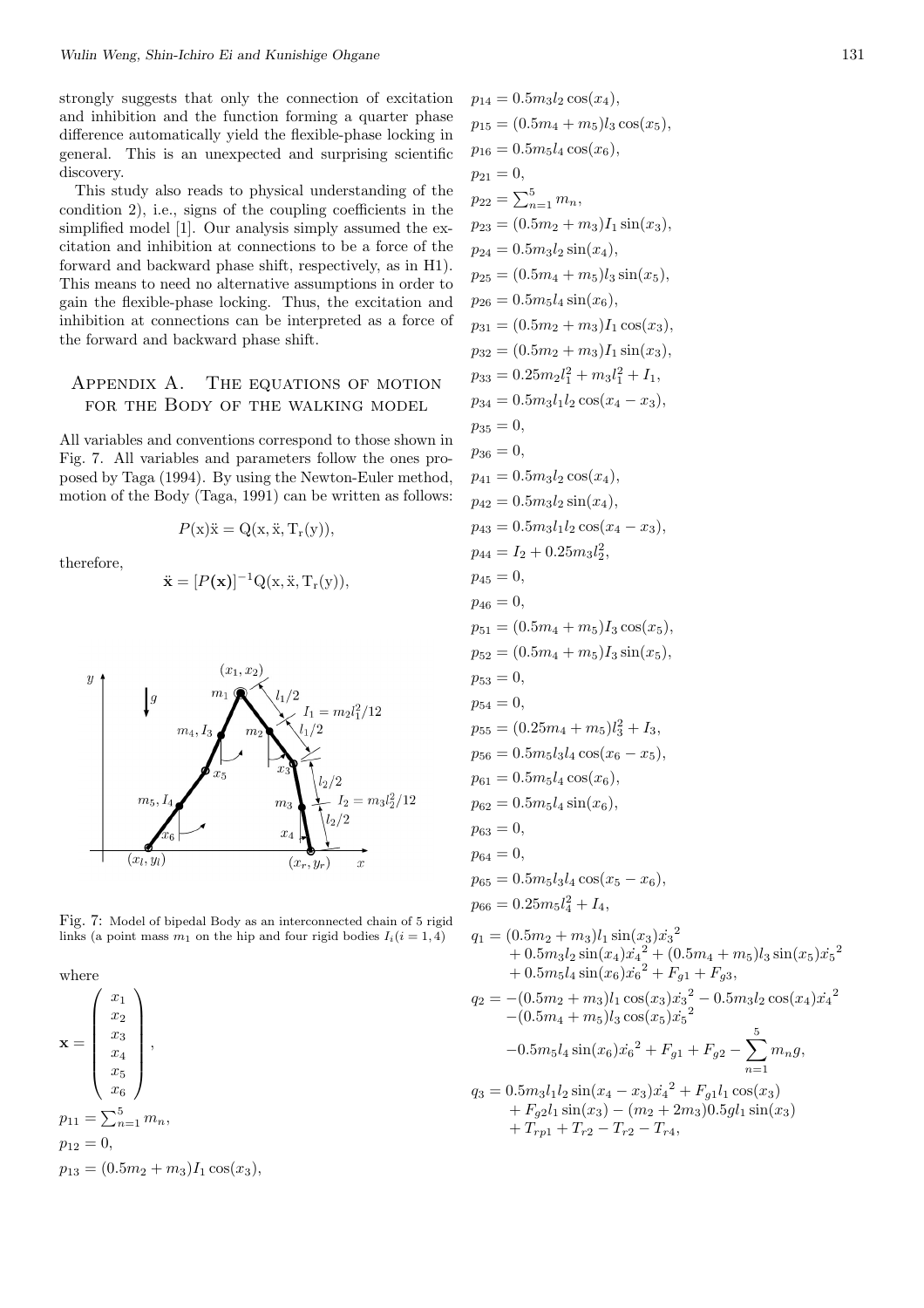$$
q_4 = 0.5m_3l_1l_2 \sin(x_3 - x_4)\dot{x_3}^2 - 0.5m_2gl_2 \sin(x_4) + F_{g1}l_2 \cos(x_4) + F_{g2}l_2 \cos(x_4) + T_{rp2} + T_{r2} - T_{r3},
$$
  

$$
q_5 = 0.5m_5l_3l_4 \sin(x_6 - x_5)\dot{x_6}^2 - 0.5(m_4 + 2m_5)gl_3 \sin(x_5) + F_{g3}l_3 \cos(x_5) + F_{g4}l_3 \sin(x_5) + T_{rp3} + T_{r4} - T_{r5} - T_{r1},
$$
  

$$
q_6 = 0.5m_5l_3l_4 \sin(x_5 - x_6)\dot{x_5}^2 - 0.5m_4gl_4 \sin(x_6) + F_{g3}l_4 \cos(x_6) + F_{g4}l_4 \sin(x_6) + T_{rp4} + T_{r5} - T_{r6}.
$$

Horizontal and vertical forces on the ankles are given by

$$
F_{g1} = \begin{cases} -k_g(x_r - x_{r0}) - b_g \dot{x}_r & y_r - y_g(x_r) < 0, \\ 0 & \text{otherwise.} \end{cases}
$$
  
\n
$$
F_{g2} = \begin{cases} -k_g(y_r - y_{r0}) + b_g f_1(-\dot{y}_r) & y_r - y_g(x_r) < 0, \\ 0 & \text{otherwise.} \end{cases}
$$
  
\n
$$
F_{g3} = \begin{cases} -k_g(x_l - x_{l0}) - b_g \dot{x}_l & y_l - y_g(x_l) < 0, \\ 0 & \text{otherwise.} \end{cases}
$$
  
\n
$$
F_{g4} = \begin{cases} -k_g(y_l - y_{l0}) + b_g f_1(-\dot{y}_l) & y_l - y_g(x_l) < 0, \\ 0 & \text{otherwise.} \end{cases}
$$

where  $y_q(x)$  is the function which represents the terrain. When the ground is even,  $y_g(x) = 0.(x_r, y_r)$  and  $(x_l, y_l)$ represent the positions of the ankles, which are given by

$$
(x_r, y_r) = (x_1 + l_1 \cos x_3 + l_2 \cos x_4, x_2 - l_1 \sin x_3 - l_2 \sin x_4),
$$
  

$$
(x_l, y_l) = (x_1 + l_1 \cos x_5 + l_2 \cos x_6, x_2 - l_1 \sin x_5 - l_2 \sin x_6).
$$

Passively generated torques at each joint are given by

$$
T_{rp1} = k_r f_1(x_4 - x_3) - b_r f_2(x_4 - x_3)(x_4 - x_3)
$$
  
\n
$$
-b(\dot{x}_3 - \dot{x}_5) - b(\dot{x}_3 - \dot{x}_4),
$$
  
\n
$$
T_{rp2} = -k_r f_1(x_4 - x_3) + b_r f_2(x_4 - x_3)(x_4 - x_3)
$$
  
\n
$$
-b(\dot{x}_4 - \dot{x}_3) - b\dot{x}_4,
$$
  
\n
$$
T_{rp3} = k_r f_1(x_6 - x_5) - b_r f_2(x_6 - x_5)(x_6 - x_5)
$$
  
\n
$$
-b(\dot{x}_5 - \dot{x}_3) - b(\dot{x}_5 - \dot{x}_6),
$$
  
\n
$$
T_{rp4} = -k_r f_1(x_6 - x_5) + b_r f_2(x_6 - x_5)(x_6 - x_5)
$$
  
\n
$$
-b(\dot{x}_6 - \dot{x}_5) - b\dot{x}_6,
$$

where *k* and *b* are the positive constants.

Actively generated torques at each joint are given by

$$
T_{r1} = \beta_w [p_1(y_1 - y_2)
$$
  
+  $f_2(y_1) \{-p_e f_1(x_3 - x_5 - x_0)^2 - p_b(x_3 - x_5)\}$   
 $T_{r2} = \beta_w p_1(y_3 - y_4),$   
 $T_{r3} = \beta_w (p_2y - 3 - p_3y_4) f_2(F_{g2}),$   
 $T_{r4} = \beta_w [p_1(y_7 - y_8)$   
+  $f_2(y_7) \{-p_e f_1(x_5 - x_3 - x_0)^2 - p_b(x_5 - x_3)\}$   
 $T_{r5} = \beta_w p_1(y_9 - y_{10}),$   
 $T_{r6} = \beta_w p_2(y_11 - p_3y_12) f_2(F_{g4}),$  (16)

where  $\beta_w$  and *p* are the positive constants; depending on the *i*th neuronal output  $y_i$ , the mechanical viscoelastic torque at the hip joint was assumed to be produced when

the hip joint angle between the left and right thighs was beyond a threshold angle  $x_0$ .

Besides

$$
f_1(z) = \max(0, z), \quad f_2(z) = \begin{cases} 0, & \text{for } z \le 0, \\ 1, & \text{otherwise.} \end{cases}
$$

Appendix B. Simulation parameters

### **Body**

$$
m_1 = 48.0, m_2 = 7.0, m_3 = 4.0, m_4 = 7.0, m_5 = 4.0,
$$
  
\n $l_1 = 0.4, l_2 = 0.5, l_3 = 0.4, l_4 = 0.5,$   
\n $I_1 = m_2 l_1^2 / 3, I_2 = m_3 l_2^2 / 3, I_3 = m_4 l_3^2 / 3, I_4 = m_5 l_4^2 / 3,$   
\n $k_g = 30000.0, k_r = 2000.0, b_g = 3000.0, b_r = 200.0,$   
\n $b = 1.0, \beta_w = 2.0,$   
\n $p_1 = 12.5, p_2 = 13.5, p_3 = 2.5, p_e = 150.0, p_b = 15.0,$   
\n $x_0 = 0.1\pi \text{ rad}, g = 9.8 \text{ m/s}^2.$ 

## **Central pattern generator**

 $\tau_i$  ( $i = 1, \ldots, 12$ ) are given by

$$
\tau_4 = \tau_{10} = 1/60, \quad \tau_i = 1/30 \text{ (else)}.
$$

$$
\tau'_i
$$
 (*i* = 1,..., 12) are given by

$$
\tau'_3 = \tau'_9 = 2.0
$$
,  $\tau'_4 = \tau'_{10} = 20/3$ ,  $\tau'_i = 10/3$  (else).

$$
w_{12}, w_{21}, w_{78}, w_{87} = -2.0,
$$
  
\n
$$
w_{17}, w_{71}, w_{28}, w_{82} = -1.0,
$$
  
\n
$$
w_{15}, w_{26}, w_{24}, w_{43}, w_{56}, w_{65} = -1.0,
$$
  
\n
$$
w_{7\ 12}, w_{8\ 12}, w_{8\ 10}, w_{10\ 9}, w_{11\ 12}, w_{12\ 11} = -1.0,
$$
  
\notherwise 
$$
w_{ij} = 0.0,
$$
  
\n
$$
u_0 = 0.3, \ \alpha_w = 1.0, \ a = 0.7, \ b = 0.8.
$$

### **Initial conditions**

$$
x_1 = 0.0
$$
,  $x_2 = l_1 + l_2$ ,  $x_3, x_4, x_5, x_6 = 0.0$ ,  
 $\dot{u}_i = 0.0$ ,  $\dot{u}_i = 0.0$ .

#### **REFERENCES**

- [1] K. Ohgane, S.-I. Ei, H. Mahara: Neuron Phase shift adaptive to time delay in locomotor control, *Applied Mathematical Modelling.* **33** (2009) 797–811.
- [2] P.H. Hammond: The influence of prior instruction to the subject on an apparently involuntary neuromuscular response, *J. Physiol.* **132** (1956) 17–18.
- [3] C.W.Y. Chan, J.G. Melvill, R.E. Kearney, D.G. Watt: The late electromyographic response to limb displacement in man. I. Evidence for supraspinal contribution, *Electroenceph. Clin. Neurophysiol.* **46** (1979) 173–181.